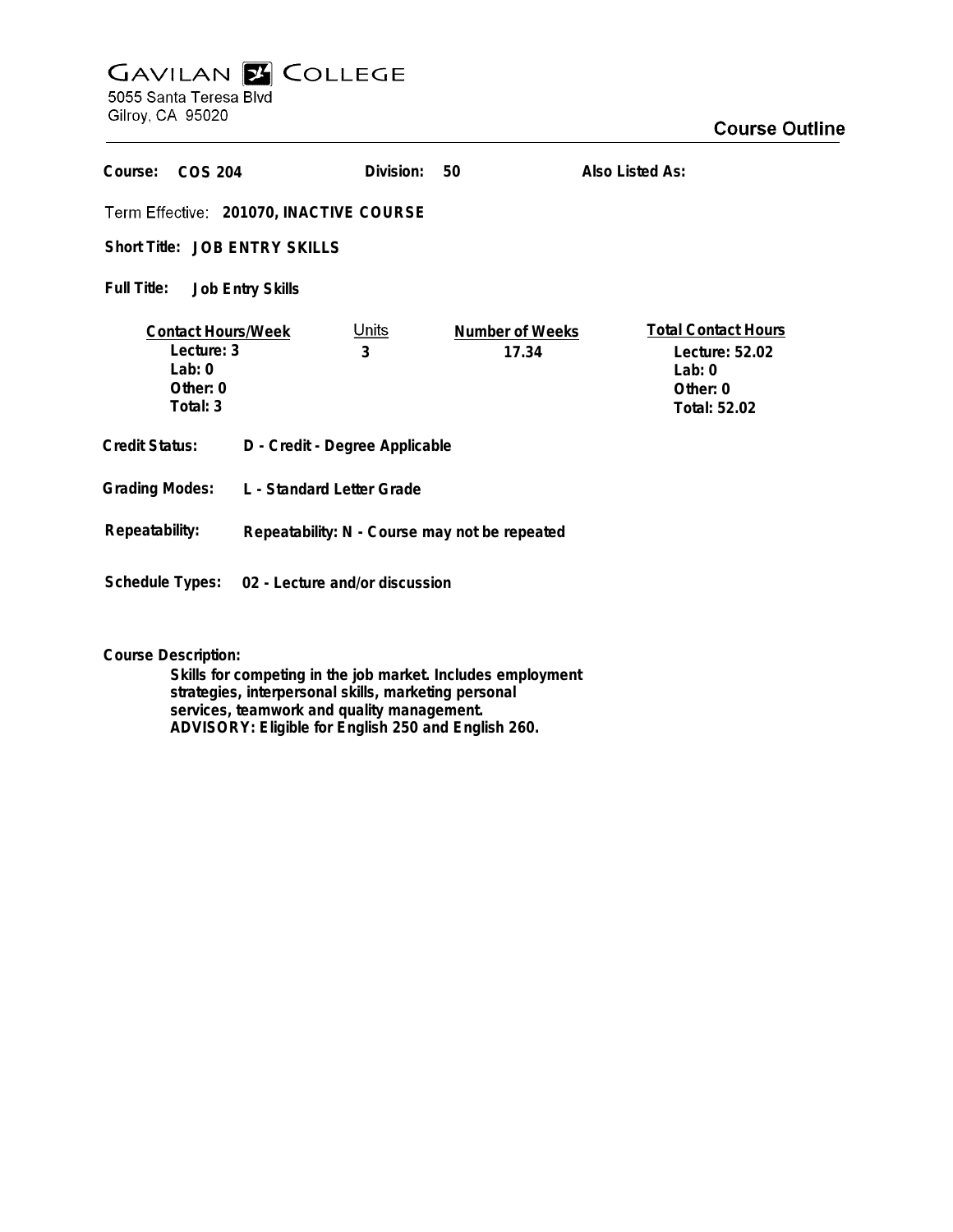**ARTICULATION and CERTIFICATE INFORMATION Associate Degree: CSU GE: IGETC: CSU TRANSFER: Not Transferable UC TRANSFER: Not Transferable PREREQUISITES: COREQUISITES: STUDENT LEARNING OUTCOMES: 1. Acknowledge and understand the course content with regard to ethical, logical, and critical thinking skills and problem solving by identifying central issues, collecting and using data, relating cause and effect, making a decision, and evaluating results, through written essay and/or skill demonstrations. TOPICS AND SCOPE: Inactive Course: 04/26/2010 1 3 Overview of the beauty industry TEXT: Chapter 1 a. manufacture b. distribution c. small business (per service) Cosmetology association - (representation) Job/career opportunities a. marketing cosmetics b. cosmetologist (general) cosmetologist (specialist) c. education (private/public) d. manufacture (educator) e. state board examiner Student Activity 2 3 Lec Job/Career Planning TEXT: Chapter 2 Assessment analysis: a. technical skills b. applied knowledge c. interpersonal skills d. business e. artistic Lec Complete Assessment Forms/Goal Planning a. personal b. job/career c. goal planning models Student Activity 3 3 Lec Job/Career Search TEXT: Chapter 3 a. styling salon guest speaker b. franchise salon guest speaker c. department store salons guest speaker Student Activity Lec Professional positions (specialist) a. hair colorist guest speaker**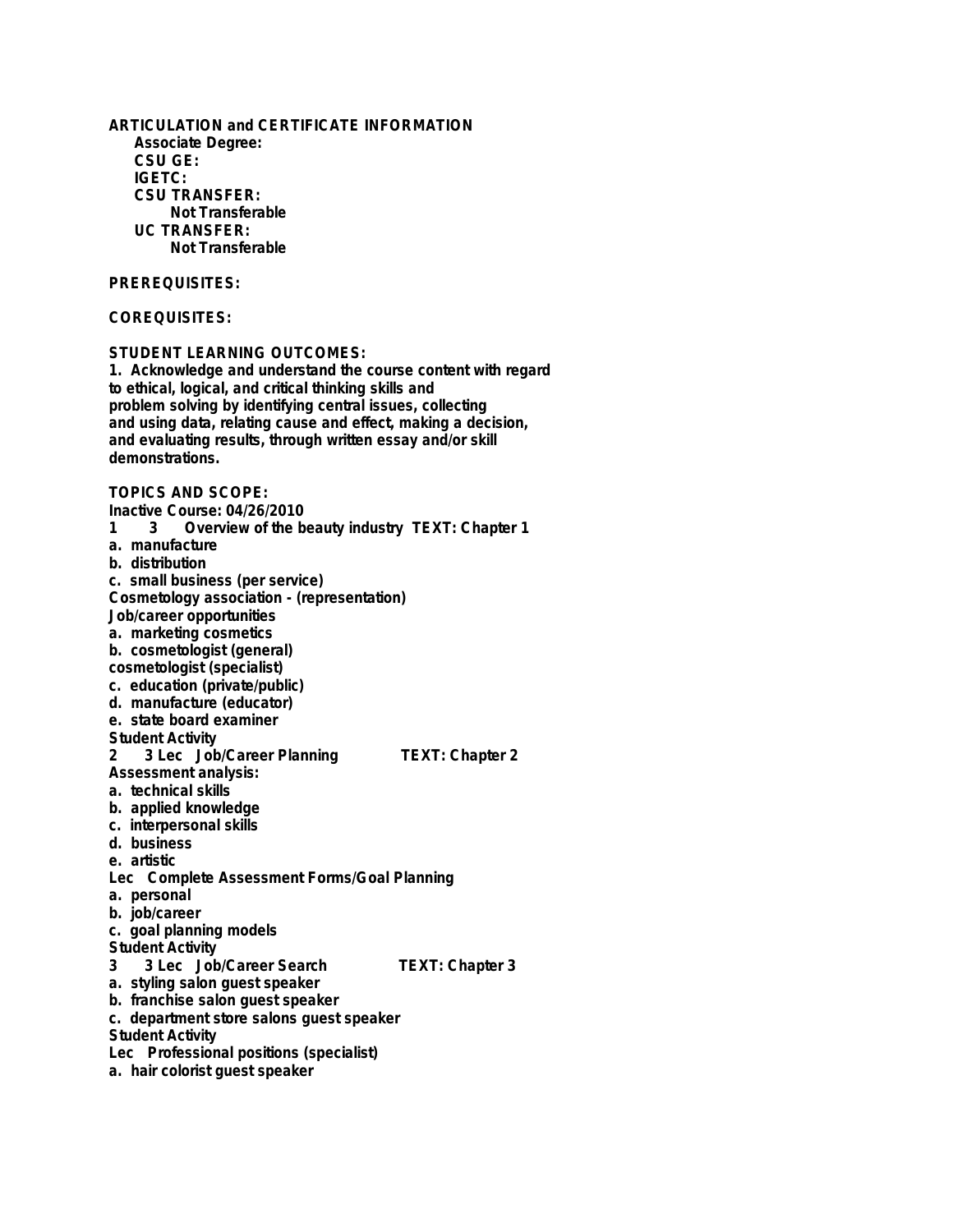**b. makeup artist guest speaker c. cosmetician guest speaker d. electrologist guest speaker Lec Marketing a. manufacturing representative guest speaker b. manufacturing educator guest speaker c. retail consultant guest speaker Lec Employment Research TEXT: Chapter 4 Development & Strategy Student Activity 4 3 Lec Resume Writing TEXT: Chapters 5,6 a. importance b. types of resumes c. cover letter (model) d. resume outline (model) Lec Job Interview Analysis/assessment a. image analysis b. communication Lec Application Forms a. model forms b. application form guidelines c. complete practice forms Student Activity 5 3 Lec Communication Skills TEXT: Chapter 7 a. importance of communication b. fundamentals of communication 1. communication process (model) 2. active listening 3. body language Student Activity Feedback a. clarifying message b. interpreting emotion Student Activity** Lec Problem Solving TEXT: Chapter 8 **a. cosmetic problems b. how to cope with difficult people c. role playing Lec Professional Consultation (model)TEXT: Chapter 9 a. define/explain b. importance of consultation c. demo - consultation d. student application 6 3 Lec Marketing Personnel Services TEXT: Chapter 10 a. define marketing b. differences between marketing products and marketing services. Lec Marketing Plan a. designing a marketing plan b. segmenting the market c. delivering services d. measurement methods Student Activity** Lec Salesmanship TEXT: Chapter 11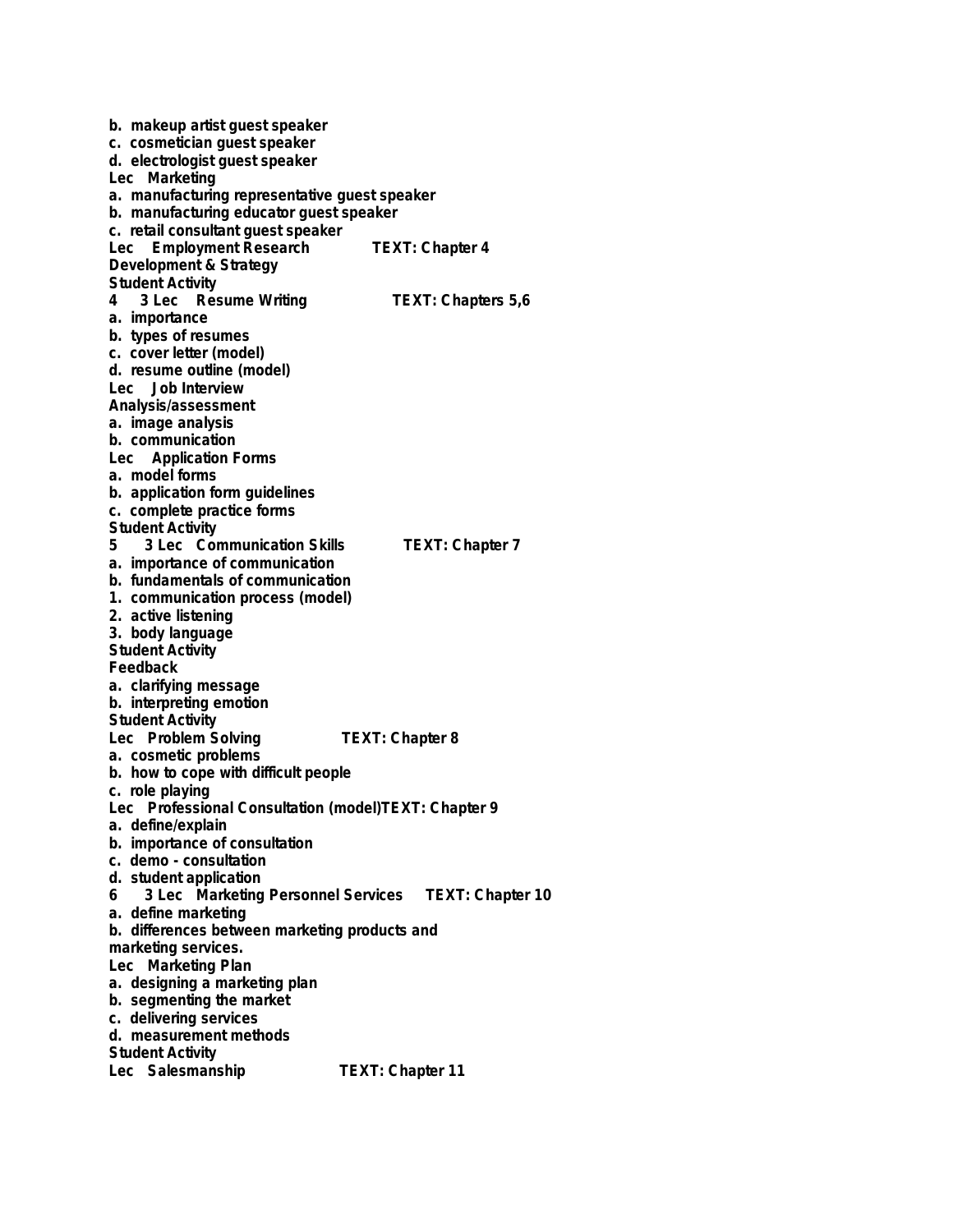**a. personal selling b. developing an attitude towards selling c. fundamentals of selling d. demo e. students develop a sales presentation Lec Salon Merchandising Merchandising defined Salon merchandising (guest speaker) a. packaging b. display c. inventory d. accounting system Lec Client Relations TEXT: Chapter 13,14 a. behavioral principles b. importance of long-term relations c. service management 1. concept 2. changing organization culture d. attitude with clients Lec Clients a. needs b. buying c. perception of quality d. expectations of services Lec Designing quality service standards a. services b. performance standards c. measurable evaluation standards d. changing direction Student Activity 8 3 Lec Business Management TEXT: Chapter 15 a. small business administration b. sole ownership c. partnership d. corporation e. franchise f. leasing Lec Management Style a. vertical b. horizontal c. team building/team players Lec Overview of management problems a. leasing b. legal issues c. insurance d. license, permits e. taxes (Federal/State, County, City) f. inventory g. compensation formulas h. personnel problems Student Activity FINAL EXAM TERM PAPER ASSIGNMENTS: A reading assignment will be assigned for each topic. Students**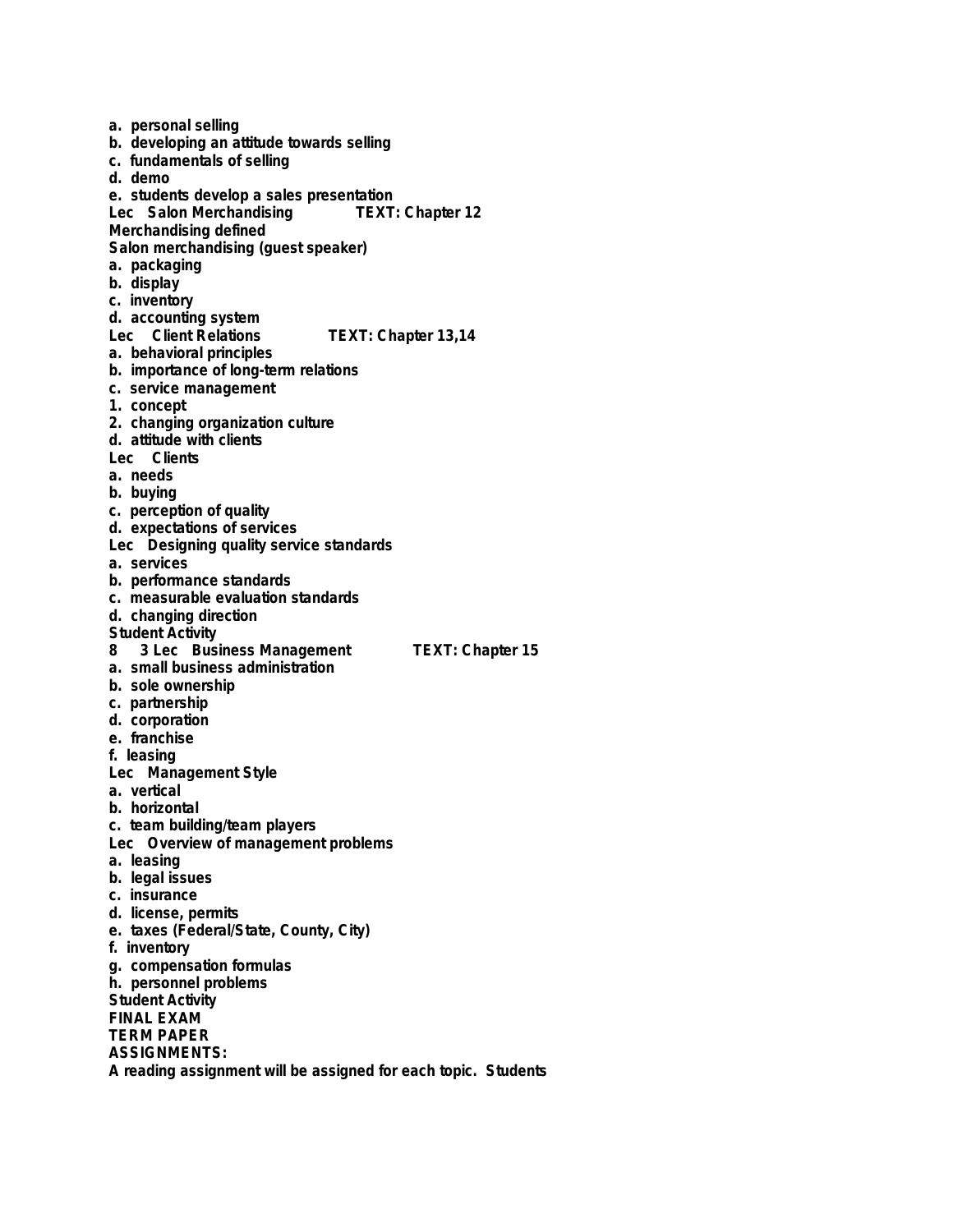**will complete the written assignment (questions, problem solving) at the end of each chapter. Assignments are of sufficient rigor as to require at least two (2) hours of homework per each lecture hour. Specific unit performance objectives are attached to this outline. COURSE OBJECTIVES:**

**At the conclusion of this course the student will be able to understand and use the following:**

**1. Differentiate between a job/career in terms of philosophical base and personality traits.**

- **2. Recognize the benefits of career planning.**
- **3. Design a short/long term goal plan.**
- **4. Develop a job search strategy.**
- **5. Develop a social communication skills.**
- **6. Develop a marketing plan.**
- **7. Explain the concept of quality service.**
- **8. Differentiate between the GMC and service oriented models.**
- **9. Identify and differentiate between the various employees**
- **compensation plans.**
- **I. ^uUnit Performance Objectives^s:**

**a. Identify the job/career opportunities available to licensed cosmetologists in the beauty industry. b. Identify personal and technical skills required for job entry level.**

**II. ^uJob Career Planning^s:**

**Compare and analyze the following assessment test.**

- **a. Personality profile**
- **b. Technical skills**
- **c. Interpersonal skills**
- **d. Business skills**
- **e. Artistic**
- **^uGoal Planning^s:**
- **a. List and prioritize personal goals.**
- **b. Design a short and long-term goal plan.**
- **III. ^uJob/Career Search^s:**
- **a. Complete a guest speaker critique including types of business,**

**compensation, benefits, training, professional growth**

**opportunities.**

**b. Complete a short essay explaining the position and organization that interests you.**

**IV. ^uResume Writing^s**

**Identify the "principal" parts of a resume. Complete a cover letter and resume following the guidelines introduced in class. Develop a job research plan and action plan. Following the guidelines of the job interview, prepare a pre-interview plan which includes a personal checklist:**

- **a. Personal image**
- **b. Communication**

**c. Rationales of why would like to be employed.**

**Complete an application form. Given a handout sheet titled "Employers Interview Questions", students will prepare written responses to each question.**

**V. ^uCommunication Skills^s**

**Identify at least four benefits of effective communication in the context of client relations.**

**Be able to identify, define and demonstrate the following communications processes:**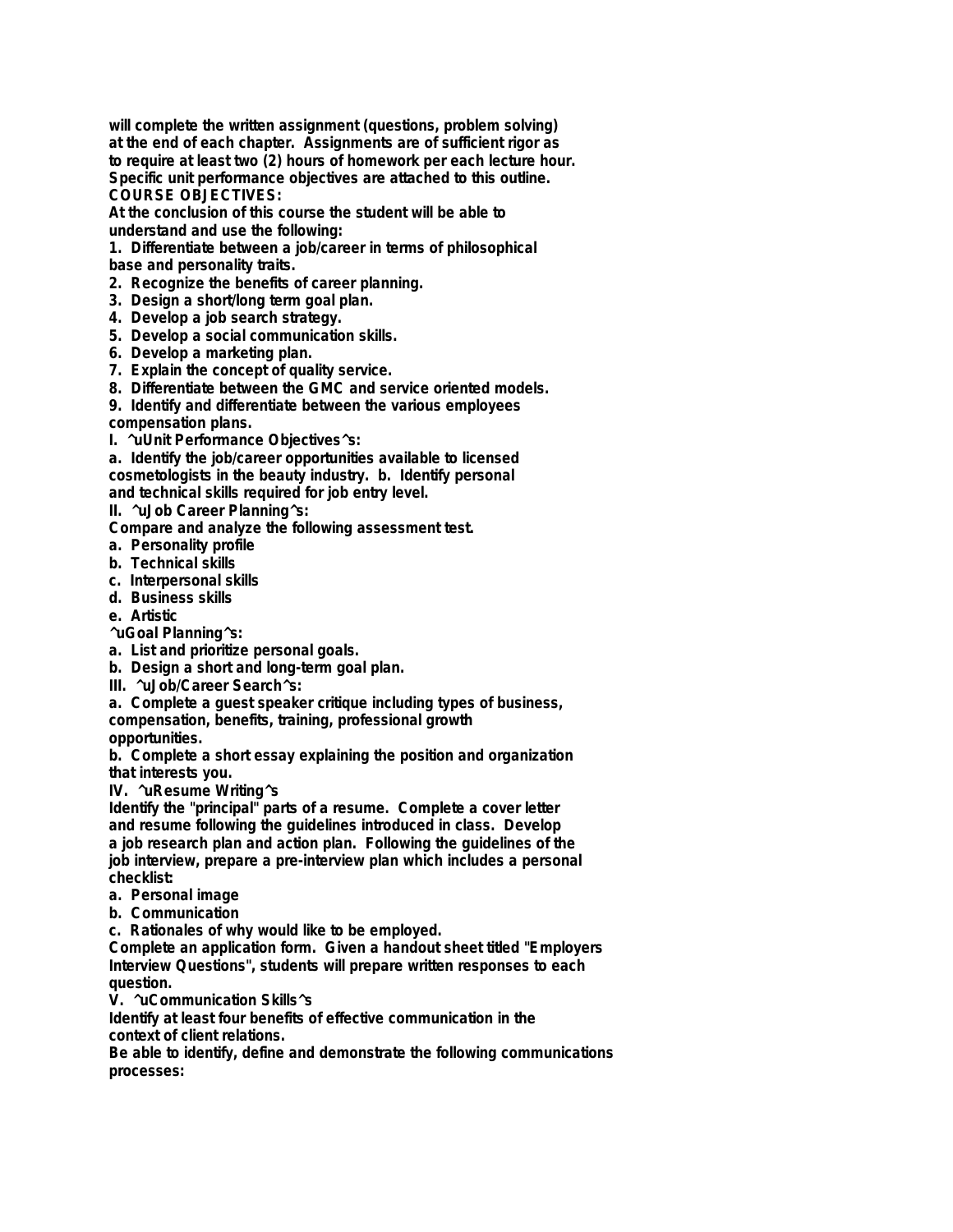- **a. Encoding**
- **1. Decoding**
- **2. Active listening**
- **b. Appropriate feedback**
- **1. Clarity**
- **2. Identifying problems**
- **3. Emotional responses**

**Demonstrate in a role playing situation the principles and communication techniques for managing client complaints. Demonstrate a complete consultation following guidelines introduced in class.**

**VI. ^uMarketing^s**

**Explain the concept of marketing personal services. Give specific examples. Identify the principal components of the selling process. In a role playing situation demonstrate the selling principles in their logical sequence. Develop a personal marketing plan following the guidelines introduced in class.**

**VII. ^uClient Relations^s**

**Explain the concept of service management and give specific examples of how it relates to everyone within the organization.**

**Define and give examples of clients perception of:**

- **a. Cosmetologist image**
- **b. Business environment**
- **c. Quality service**

**Interpret the concept/principles:**

- **a. Service cycle**
- **b. Moments of truth**
- **c. Clients expectations**
- **Design quality service standards:**
- **a. Specific services**
- **b. Specific performance standards**
- **c. Measurable evaluations standards**
- **VIII. ^uBusiness Management^s**

**Identify three types of salon management styles - explain at least**

**three advantages/disadvantages in terms of:**

- **a. Capital**
- **b. Responsibility**
- **c. Risk**
- **d. Taxes**

**Complete a short essay on your perception of the qualities of good management.**

**Identify and explain the different employee compensation formulas. Organize a one-week client appointment schedule.**

**Given the materials in class, equate gross and net income.**

- **Decision Making/Problem Solving**
- **I. Communication (consultation)**
- **A. Ask questions (open-ended)**
- **B. Listen**
- **1. Words**
- **2. Feeling**
- **C. Clarity**
- **II. Analysis**
- **A. Visual**
- **B. Tactile**
- **III. Interpretation**